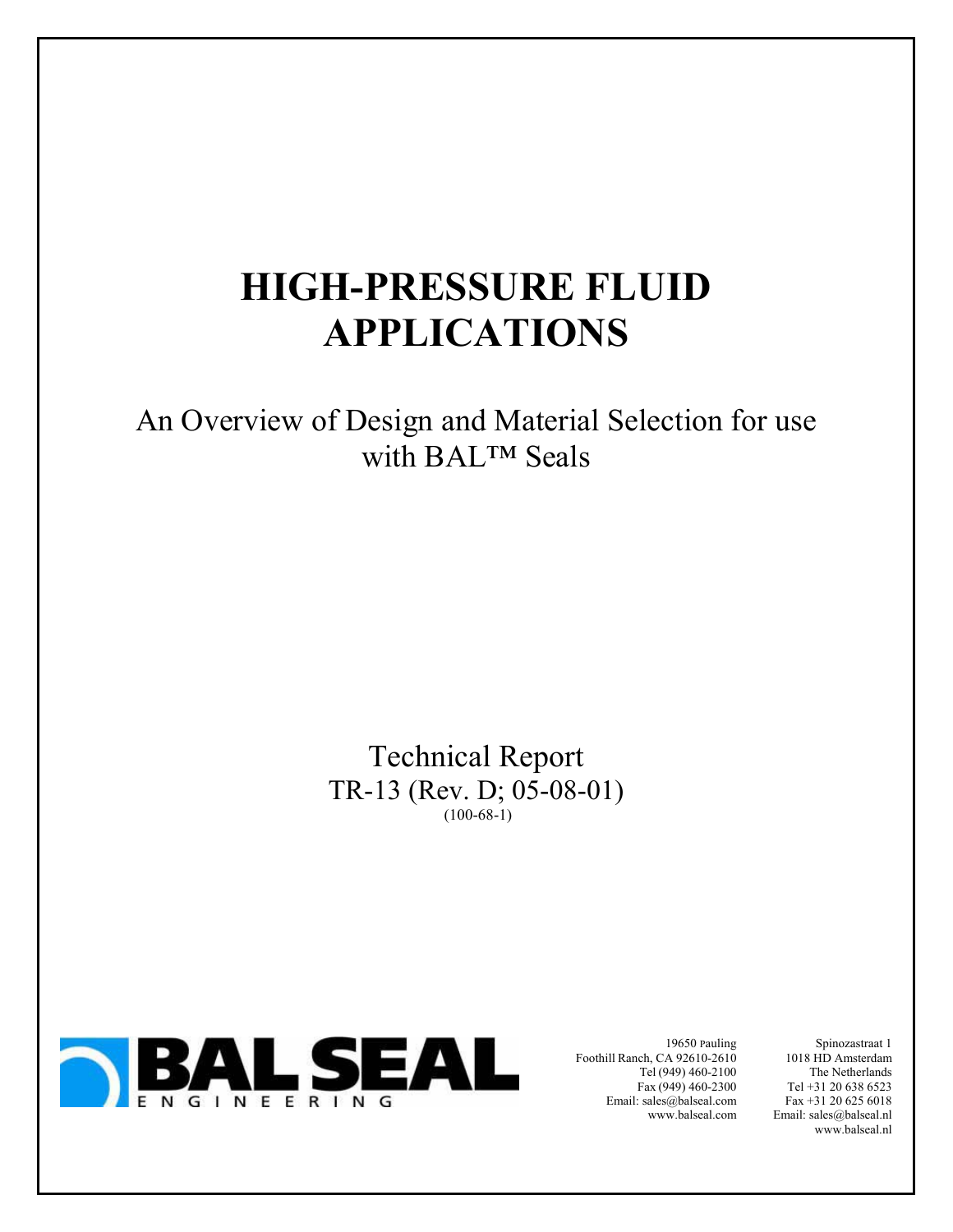

# **TABLE OF CONTENTS**

#### 1.0 Summary

- 2.0 Design considerations
	- 2.1 Pressure on the shaft or rod
	- 2.2 Pressure on the cylinders or housing
	- 2.3 Cylinder/Housing requirements
		- 2.3.1 Compound cylinders
		- 2.3.2 Autofrettaged cylinders
- 3.0 Material considerations
- 4.0 Factors affecting BAL Seal performance
	- 4.1 Type of materials
	- 4.2 Hardness
		- 4.2.1 Surface plating or coating hardness
		- 4.2.2 Gas nitriding
- 5.0 Surface finish of counterface
- 6.0 Type of surface finish
- 7.0 BAL Seals in high pressure applications

The information, descriptions, recommendations and opinions set forth herein are offered solely for your consideration, inquiry, and verification and are not, in part or in whole, to be construed as constituting a warranty, expressed or implied, nor shall they form or be a part of the basis of any bargain with Bal Seal Engineering. If any sample or model was shown to or provided by Buyer/User, such sample or model was used merely to illustrate the general description and type of goods. Such use is not to be construed as a warranty that the goods will conform to the sample or model. Furthermore, THE IMPLIED WARRANTY OF MERCHANTABILITY AND FITNESS FOR A PARTICULAR PURPOSE AND ALL OTHER WARRANTIES, IMPLIED OR EXPRESSED, ARE EXCLUDED AND SHALL NOT APPLY. This document provides product options for further investigation by Buyers/Users having technical expertise. The Buyer/User, through its own analysis and testing, is solely responsible for making the final selection of the products and for assuming that all performance, safety and warning requirements for the application are met. It is recommended that Buyers/Users run evaluation testing under actual service conditions to determine whether proposed Bal Seal products are suitable for the intended purpose. Nothing contained herein or in any of our literature shall be considered a license or recommendation for any

PATENTS: The items described in this report include products that are the subject of the following issued United States patents: 5,979,904; 5,994,856; 6,050,572; 5,984,316; 6,161,838 and others, as well as foreign patents or products where patents are pending. (LE-88G) ©Copyright 2001, Bal Seal Engineering Co., Inc. U.S.A.

Use or disclosure of data contained on this sheet is subject to the restrictions contained in the disclaimer located in the Table of Contents of this report.

**Bal Seal Engineering Co, Inc.** ● Foothill Ranch, CA USA 92610-2610 ● Tel: 949 460-2100; Fax: 949 460-2300 ● Email: sales@balseal.com ● Web: www.balseal.com **Bal Seal Engineering Europe, B.V.** ● Amsterdam, The Netherlands ● Tel: +31 20 638 6523, Fax: +31 20 625 6018 ● Email: info@balseal.nl ● Web: www.balseal.nl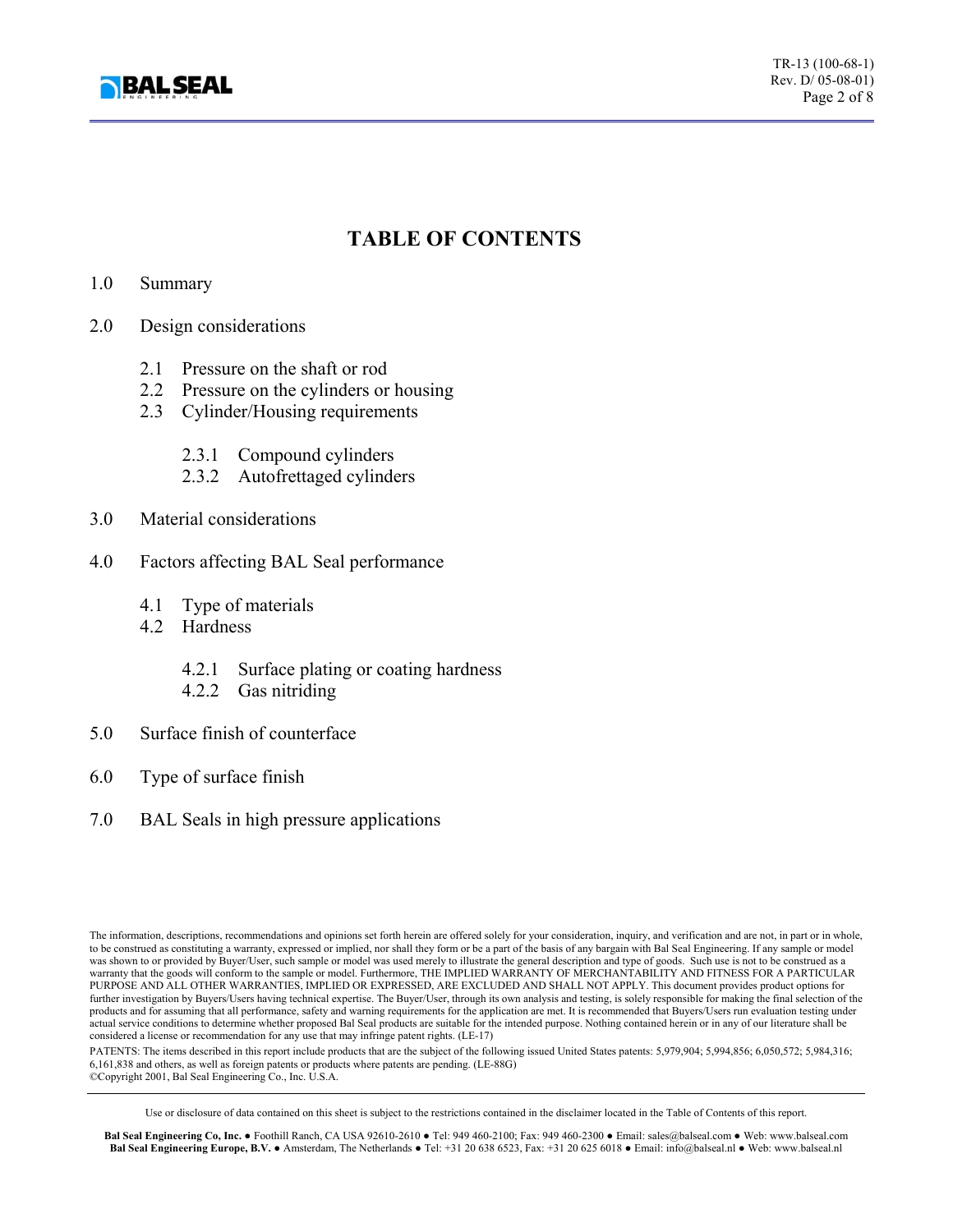

## **1.0 SUMMARY**

This report provides design and material selection considerations for components used with BAL™ Seals at pressures from 10,000 to 100,000 psi (703 to 7,030 kg/cm<sup>2</sup>).

# **2.0 DESIGN CONSIDERATIONS**

Selection of the component parts in high pressure is determined to a great extent by the fluid pressure and the distribution of stress caused by that pressure. Pressure is applied on all the component parts, including the shaft or rod and the cylinder or bore.

## **2.1 Pressure on the shaft or rod**

The stress acting on the shaft or rod is compressive stress. Therefore, for high-pressure applications, the shaft or rod materials should have high compressive strengths. Material selection should be based on material hardness, yield strength, and elongation.

## **2.2 Pressure on the cylinder or housing**

Pressure applied on a cylinder or housing is not distributed equally throughout the wall thickness. Greater stress occurs on the inner wall and decreases towards the outer wall.

When a cylinder is stressed beyond the yield point, plastic deformation occurs on the inner portion of the cylinder. The outer area, because of lower stress, will tend to return to its original size, creating a plastic-elastic boundary where the two stresses meet. Exceeding the yield strength of the material at the boundary layer will cause failure of the material.

Cylinders must be designed to operate within the yield strength, unless a compounded or an autofrettaged cylinder is used.

# **2.3 Cylinder/Housing requirements**

Cylinders must be designed to minimize expansion. If the cylinder expands excessively, the radial clearance ('E') between the cylinder and the piston may become too large and the BAL Seal could possibly extrude and fail.

Figure 1 shows a double acting intensifier indicating the radial clearance ('E") between the cylinder and the piston. Different types of BAL Seal products used in such applications are also shown.

To reduce expansion of the cylinder, compounded or autofrettaged cylinders should be used.

Use or disclosure of data contained on this sheet is subject to the restrictions contained in the disclaimer located in the Table of Contents of this report.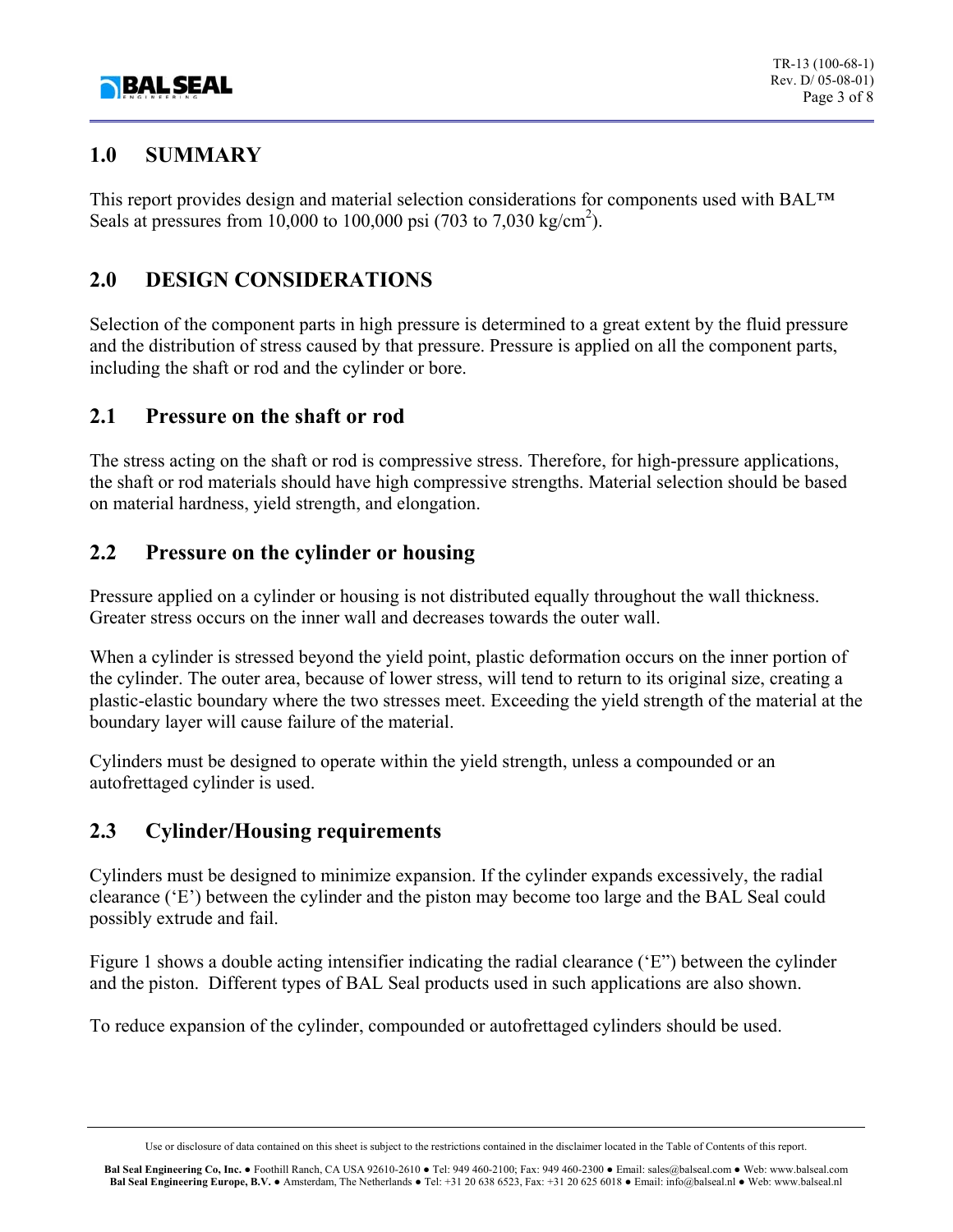

#### **2.3.1 Compounded Cylinders**

A compound cylinder consists of two cylinders, one inside the other with interference between them. The outside cylinder is heated and allowed to expand, permitting the internal cylinder to fit inside. The outer cylinder is then cooled and shrink-fitted onto the inner cylinder. This produces favorable stress distribution throughout the double wall thickness, as opposed to the usual stress distribution concentrated at the internal layer.

It is not necessary that both cylinders be made of the same material. If different materials are used, the inner cylinder should have the higher tensile and yield strengths, while the outer cylinder should have higher elongation to produce the desired internal stress at boundary of the two cylinders.

#### **2.3.2 Autofrettaged Cylinders**

An autofrettaged cylinder is a cylinder that has been stress hardened. The cylinder is pressurized until overstraining plasticizes the inner wall. The cylinder wall can then withstand higher pressure. Stresses at the plastic-elastic boundary help to contain the higher pressure.



**FIGURE 1** 

Use or disclosure of data contained on this sheet is subject to the restrictions contained in the disclaimer located in the Table of Contents of this report.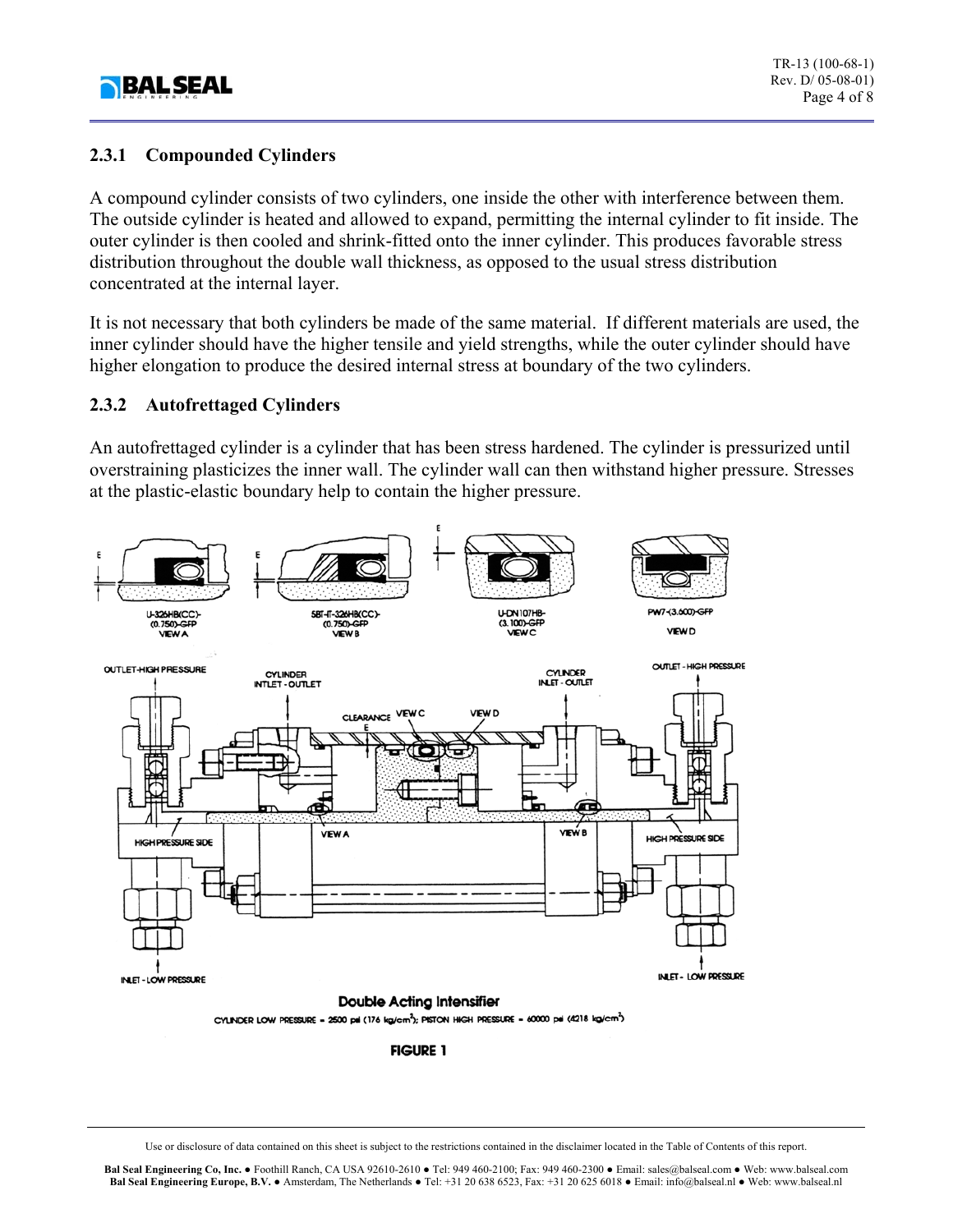

# **3.0 MATERIAL CONSIDERATIONS**

When selecting a shaft, rod, housing or bore material for high pressure applications, the most important material properties are tensile strength, yield strength, elongation, hardness and wear resistance. Yield strength results in plastic deformation and strain hardening of the material. Materials with an elongation under 10% should be used with great caution. High hardness and good wear resistance of the shaft are very important to reduce adhesion and abrasion of the BAL Seal and to promote increased seal life. Chart 1 lists the mechanical properties of materials used in high-pressure components.

## **4.0 FACTORS AFFECTING BAL™ SEAL PERFORMANCE**

BAL Seal performance is strongly affected by material, surface hardness, and surface finish of the counterface. Fluid pressure, BAL Seal material, spring force, speed, temperature, and fluid media are other factors.

## **4.1 Type of material**

In demanding applications, such as high pressure reciprocating intensifiers, tungsten carbide is an excellent shaft and plunger material because of its high hardness (approximately Rockwell 73C). Tungsten carbide can withstand many cycles of loading and unloading at high pressures. Refer to Chart 1.

#### **4.2 Hardness**

Cylinders and rods should be designed to provide maximum hardness consistent with other design parameters. Harder materials lower the adhesion between the seal and the sealing surface and lower the friction and wear. Various materials and their hardness are listed in Chart 1.

#### **4.2.1 Surface Plating or Coating Hardness**

Chrome plating, electroless nickel plating and plasma sprayed coatings increase surface hardness. Such platings or coatings are limited to fluid pressures to  $30,000$  psi (2110 kg/cm<sup>2</sup>).

Chrome plating produces a surface hardness from RC-62 to RC-68. Electroless nickel plating produces a surface hardness between RC-50 and RC-62. Plasma sprayed coatings produce a hardness from RC-66 to RC-74 or its equivalent. See reports TR-14 on chrome plating, TR-16 on electroless nickel plating and TR-3 on plasma sprayed coatings for additional information.

#### **4.2.2 Gas Nitriding**

This process achieves a very high hardness (up to RC-74) by changing chromium oxides into chromium nitrides, which then diffuses onto the surface layer.

**Bal Seal Engineering Co, Inc.** ● Foothill Ranch, CA USA 92610-2610 ● Tel: 949 460-2100; Fax: 949 460-2300 ● Email: sales@balseal.com ● Web: www.balseal.com **Bal Seal Engineering Europe, B.V.** ● Amsterdam, The Netherlands ● Tel: +31 20 638 6523, Fax: +31 20 625 6018 ● Email: info@balseal.nl ● Web: www.balseal.nl

Use or disclosure of data contained on this sheet is subject to the restrictions contained in the disclaimer located in the Table of Contents of this report.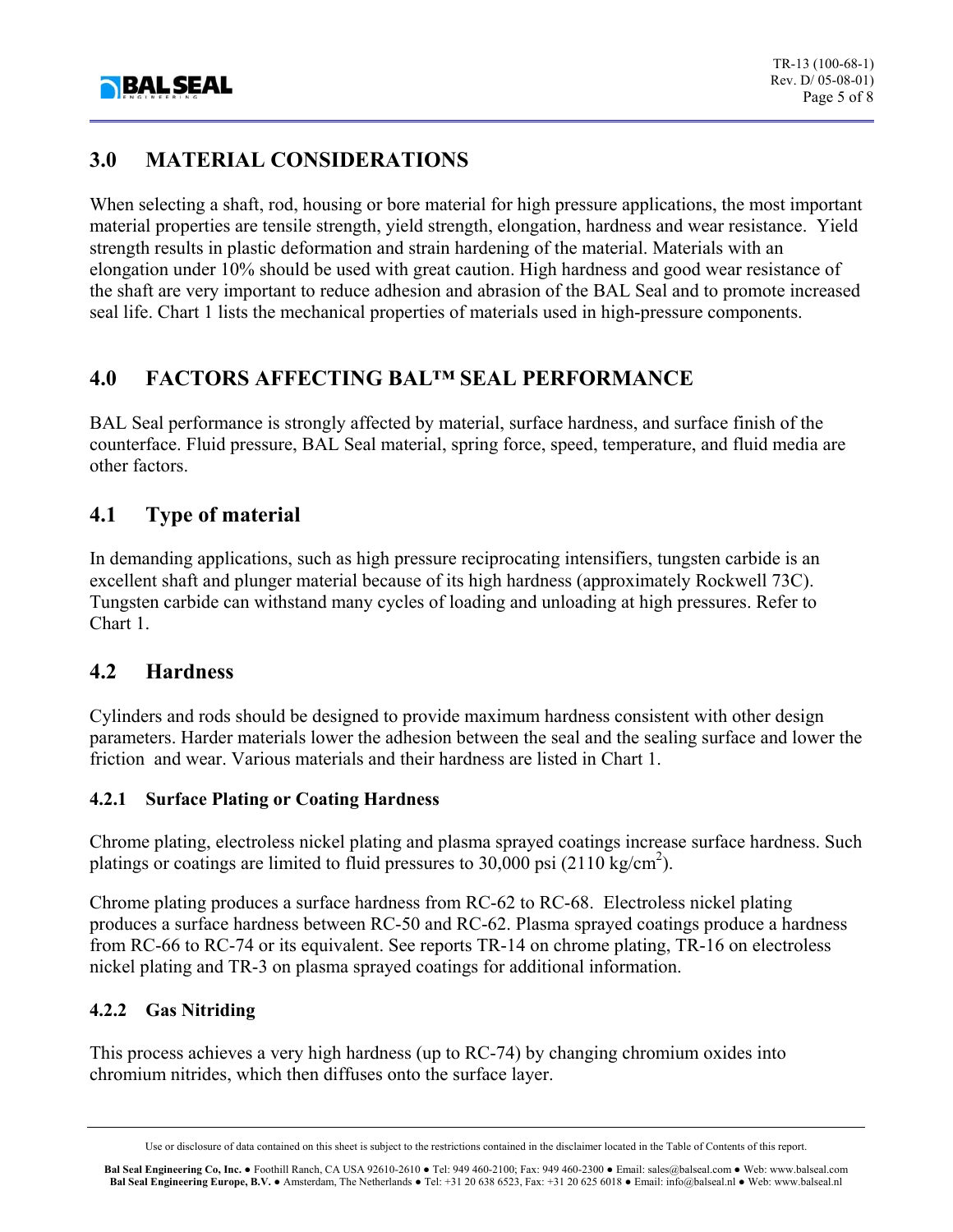

## **5.0 SURFACE FINISH OF COUNTER SURFACES**

Under conditions of high pressure, a very smooth surface finish lowers abrasion and wear to extend the seal life. Surface finishes between 2 and 6 RMS (1.8 to 5.5 Ra) generate the lowest wear to BAL Seal GFP (PTFE-based) material.

## **6.0 TYPE OF SURFACE FINISH**

Surface finish has a great effect on BAL Seal performance. Counter surfaces that are finished by turning or grinding will wear a seal much faster than a counter surface that is finished by honing or super finishing. Honing and super finishing produce a desirable surface finish configuration, no radial or axial marks are left on the counter surface after finishing by either of the two methods. See technical report TR-29, "Obtaining Surface Finishes."

# **7.0 BAL™ SEALS IN HIGH PRESSURE APPLICATIONS**

BAL Seals offer unique advantages in high-pressure devices. As the pressure increases, the coefficient of friction decreases and therefore reduces wear. BAL Seals are generally made from polytetrafluoroethylene fibers to reduce extrusion and provide lubrication for long-term service.

BAL Seals use a unique canted-coil spring as the loading medium. The spring helps maintain contact between the sealing surfaces at lower pressures, assuring better sealing reliability. Additional pressure increases sealing ability.

Use or disclosure of data contained on this sheet is subject to the restrictions contained in the disclaimer located in the Table of Contents of this report.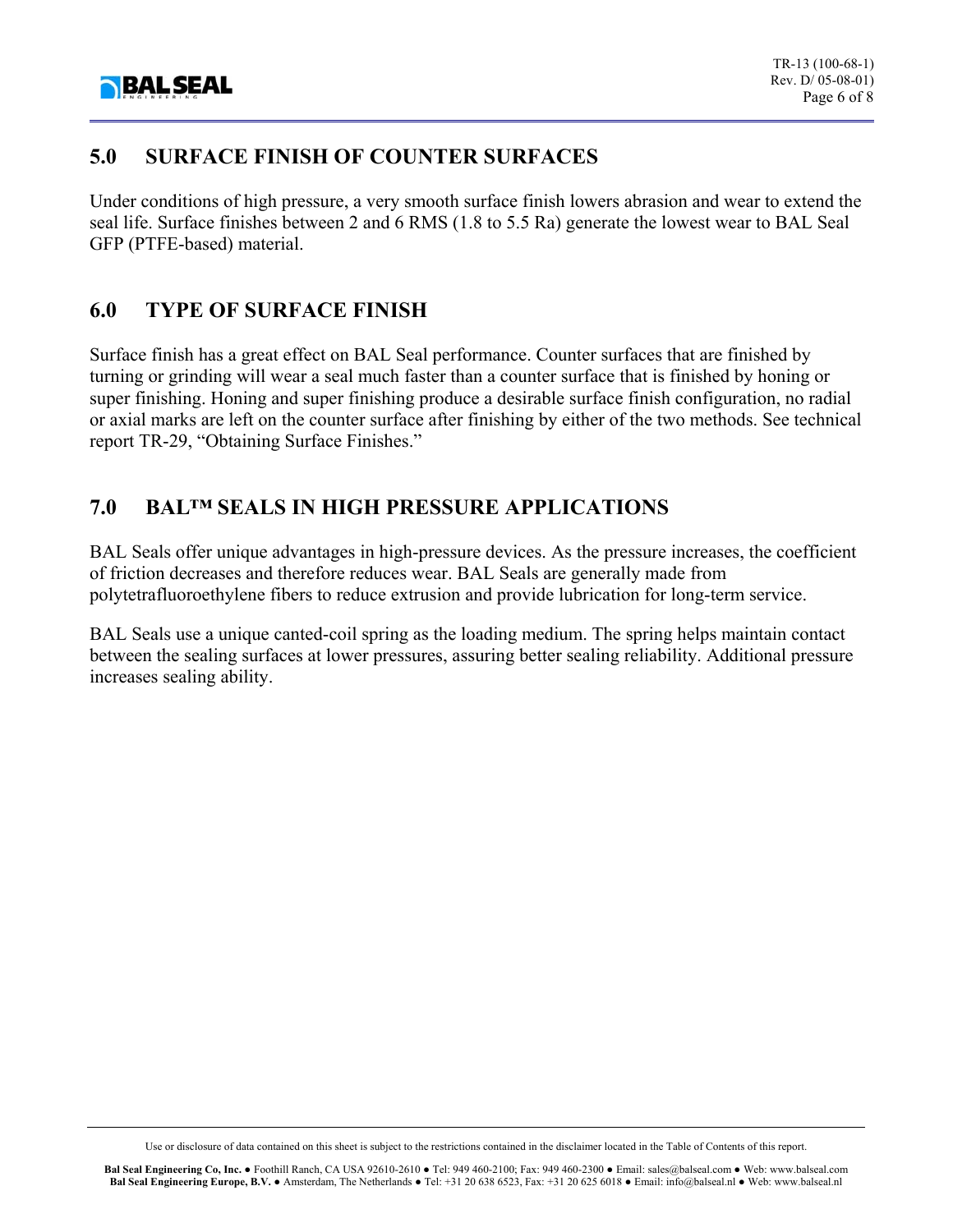

# **8.0 TYPICAL MATERIALS USED IN HIGH PRESURE APPLICATIONS AND THEIR MECHANICAL PROPERTIES**

| <b>MATERIAL</b>                                                                   | <b>TYPE OF</b><br><b>MATERIAL</b>     | <b>CONDITION</b>                                                                           | <b>TENSILE</b><br><b>STRENGTH</b><br>(psi) | <b>YIELD</b><br><b>STRENGTH</b><br>(psi) | <b>ELONGATION</b><br>(%) | <b>ROCKWELL</b><br><b>HARDNESS</b> | <b>BASIC COMPOSITION</b><br>$(\%$ by wt.)              |              |           |            |            |              |                                        | <b>FOR</b><br><b>USE</b><br>$\ensuremath{\mathop{\rm IN}\nolimits}$ | <b>TYPICAL</b><br><b>APPLICATION</b>                                                                   |
|-----------------------------------------------------------------------------------|---------------------------------------|--------------------------------------------------------------------------------------------|--------------------------------------------|------------------------------------------|--------------------------|------------------------------------|--------------------------------------------------------|--------------|-----------|------------|------------|--------------|----------------------------------------|---------------------------------------------------------------------|--------------------------------------------------------------------------------------------------------|
| <b>STAINLESS STEEL</b>                                                            | 17-4 PH                               | <b>ANNEALED</b><br><b>HEAT</b>                                                             | 150,000                                    | 110,000                                  | 10                       | 35 C                               | $\mathbf C$                                            | Mn<br>1.0    | Si        | Cr         | Ni         | Cb           | Cu                                     |                                                                     | General purpose                                                                                        |
|                                                                                   |                                       |                                                                                            |                                            |                                          |                          |                                    | 0.07                                                   |              | 1.0       | 16.0       | 4.0        | 0.25         | 4.0                                    |                                                                     | Moderate Corrosion<br>Resistance                                                                       |
|                                                                                   |                                       | <b>TREATED</b>                                                                             | 200,000                                    | 185,000                                  | 14                       | 44 C                               |                                                        |              |           |            |            |              |                                        |                                                                     |                                                                                                        |
|                                                                                   | 15-5PH                                | <b>ANNEALED</b>                                                                            | 150,000                                    | 110,000                                  | 10                       | 34 C                               | $\mathbf C$<br>0.07                                    | Mn<br>1.0    | Si<br>1.0 | Cr<br>15.0 | Ni<br>4.5  | Cb<br>0.35   | ä,<br>Ti                               | ROD AND HOUSING                                                     | General Purpose<br>Higher mechanical<br>properties than 17-4<br>PH                                     |
|                                                                                   |                                       | <b>HEAT</b><br><b>TREATED</b>                                                              | 200,000                                    | 185,000                                  | 14                       | 44 C                               |                                                        |              |           |            |            |              |                                        |                                                                     |                                                                                                        |
|                                                                                   | 13-8 PH                               | <b>ANNEALED</b>                                                                            | 160,000                                    | 145,000                                  | 15                       | 35 C                               | $\mathbf C$                                            | Mn           | Si        | Cr         | Ni         | Mo           |                                        |                                                                     | General purpose<br>Higher mechanical<br>properties than 17-4<br>PH and 15-5PH                          |
|                                                                                   |                                       |                                                                                            |                                            |                                          |                          |                                    | 0.05                                                   | 0.1          | 0.1       | 12.5       | 9.0        | 2.5          | 1.1                                    |                                                                     |                                                                                                        |
|                                                                                   |                                       | <b>HEAT</b><br><b>TREATED</b>                                                              | 214,000                                    | 185,000                                  | 16                       | 46 C                               |                                                        |              |           |            |            |              |                                        |                                                                     |                                                                                                        |
|                                                                                   | A-286                                 | <b>SOLUTION</b><br><b>ANNEALED</b><br><b>AND AGED</b>                                      | 169,000                                    | 115,000                                  | 22                       | 30 C                               | $\mathcal{C}$                                          | Mn           | Si        | Cr         | Ni         | Mo           | Ti                                     |                                                                     | <b>Excellent corrosion</b><br>resistance salt water.<br>petrochemical and<br>downhole service          |
|                                                                                   |                                       |                                                                                            |                                            |                                          |                          |                                    | 0.05                                                   | 1.4          | 0.5       | 14.75      | 25.25      | 1.3          | 2.15                                   |                                                                     |                                                                                                        |
|                                                                                   |                                       |                                                                                            |                                            |                                          |                          |                                    | Al                                                     | $\mathbf{V}$ |           |            |            |              |                                        |                                                                     |                                                                                                        |
|                                                                                   |                                       |                                                                                            |                                            |                                          |                          |                                    | 0.15                                                   | 0.3          |           |            |            |              |                                        |                                                                     |                                                                                                        |
| HIGH ALLOY STEEL                                                                  | 4140                                  | <b>ANNEALED</b><br><b>HEAT</b>                                                             | 95,000                                     | 60,000                                   | 26                       | 187<br><b>Brinnel</b>              | $\mathcal{C}$<br>0.4                                   | Mn<br>0.85   | Si<br>0.3 | Cr<br>0.95 | Ni<br>÷,   | Mo<br>0.25   | $\, {\bf p}$<br>0.4                    |                                                                     | General service                                                                                        |
|                                                                                   |                                       |                                                                                            |                                            |                                          |                          |                                    |                                                        |              |           |            |            |              | application in non-<br>corrosive media |                                                                     |                                                                                                        |
|                                                                                   |                                       | <b>TREATED</b>                                                                             | 250,000                                    | 230,000                                  | 12                       | 50 C                               |                                                        |              |           |            |            |              |                                        | <b>HOUSING</b>                                                      |                                                                                                        |
|                                                                                   | 43-40                                 | <b>ANNEALED</b>                                                                            | 110,000                                    | 66,000                                   | 23                       | 197<br><b>Brinnel</b>              | $\mathbf C$<br>0.4                                     | Mn<br>0.7    | Si<br>0.3 | Cr<br>0.8  | Ni<br>1.75 | Mo<br>0.3    |                                        |                                                                     | General service with<br>better mechanical<br>properties than 4140                                      |
|                                                                                   |                                       | <b>HEAT</b>                                                                                |                                            |                                          |                          |                                    |                                                        |              |           |            |            |              |                                        |                                                                     |                                                                                                        |
|                                                                                   |                                       | <b>TREATED</b>                                                                             | 250,000                                    | 230,000                                  | 10                       | 50 C                               |                                                        |              |           |            |            |              |                                        |                                                                     |                                                                                                        |
| TOOL STEEL                                                                        | $H-13$                                | <b>NITRIDING</b><br><b>HARDENING</b><br>TO 62 RC AT<br>SURFACE;<br>48 RC<br><b>AT CORE</b> | Approx.<br>240,000                         | 210,000                                  | 12                       | 48 C                               | $\mathcal{C}$<br>0.35                                  | Cr<br>5.0    | V<br>1.0  | Mo<br>1.5  | L,<br>÷,   | Ĭ.<br>ä,     | ÷,                                     | ROD                                                                 | High hardness, wear<br>resistance, ductile core,<br>limited corrosion<br>resistance, no shock<br>loads |
|                                                                                   |                                       |                                                                                            |                                            |                                          |                          |                                    |                                                        |              |           |            |            |              |                                        |                                                                     |                                                                                                        |
| $\begin{tabular}{c} VASCONAX \\ COBALT-FREE \\ MARAGING \\ STEL \\ \end{tabular}$ | $T-250$                               | <b>HEAT</b><br><b>TREATED</b>                                                              | 260,000                                    | 255,000                                  | 10                       | 48-52 C                            | Ni                                                     | Mo           | Ti        | Al         | Ζ          | $\, {\bf B}$ | L,                                     |                                                                     | High strength<br>ductility, impact<br>strength, fatigue<br>strength with high<br>resistance to crack   |
|                                                                                   |                                       |                                                                                            |                                            |                                          |                          |                                    | 18.5                                                   | 3.0          | 1.4       | 0.1        | 0.01       | 0.003        | L.                                     |                                                                     |                                                                                                        |
| TUNGSTEN<br>STEEL                                                                 | <b>KENNA-</b><br><b>METAL</b><br>K801 | <b>NONE</b>                                                                                | 150,000                                    | 115,000                                  | $\,$ 8 $\,$              | 73 C                               | TUNGSTEN CARBIDE<br>WITH 1.5% OR LESS<br>NICKEL BINDER |              |           |            |            |              |                                        |                                                                     | Very high hardness.<br>Good corrosion<br>resistance and<br>moderate wear<br>resistance                 |

Compressive strength varies from approximately 140,000 psi for 17-4 stainless steel to 765,000 psi for K801 tungsten carbide.

CHART 1

Use or disclosure of data contained on this sheet is subject to the restrictions contained in the disclaimer located in the Table of Contents of this report.

**Bal Seal Engineering Co, Inc.** ● Foothill Ranch, CA USA 92610-2610 ● Tel: 949 460-2100; Fax: 949 460-2300 ● Email: sales@balseal.com ● Web: www.balseal.com **Bal Seal Engineering Europe, B.V.** ● Amsterdam, The Netherlands ● Tel: +31 20 638 6523, Fax: +31 20 625 6018 ● Email: info@balseal.nl ● Web: www.balseal.nl